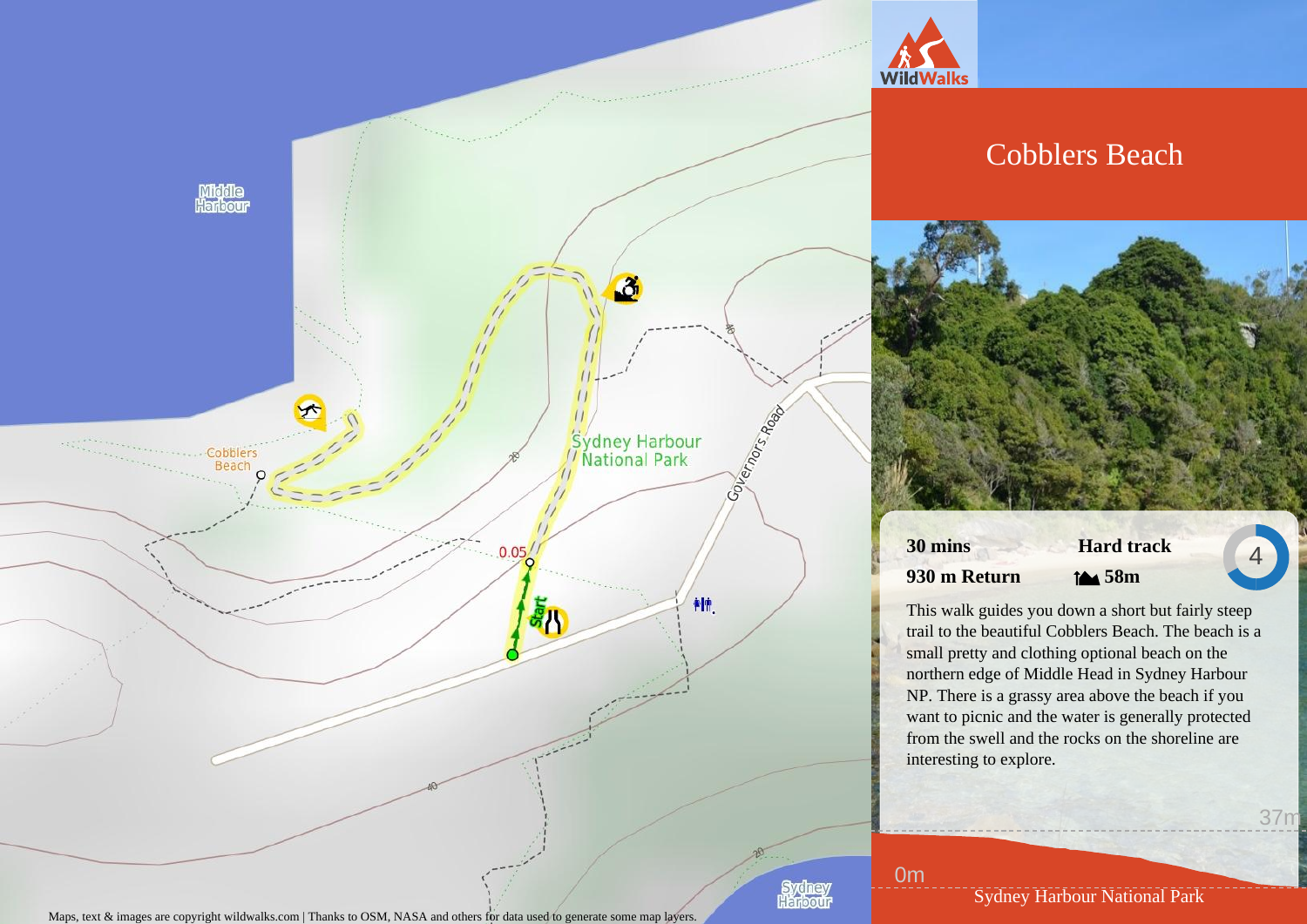#### **Are you ready to have fun?**

Please ensure you and your group are well prepared and equipped for all possible hazards and delays. Check park closures, weather information and Fire Danger Rating before setting out. Optional side trips and alternate routes noted are not included in this walks overall grade, length or time estimate. Please allow extra time for resting and exploring areas of interest. The authors, staff and owners of wildwalks take care in preparing this information but will not accept responsibility for any inconvenience, loss or injury you may experience. Please take care, have fun - Happy Walking.

**Getting there** You can get to Cobblers Beach Trail trackhead (gps: -33.827, 151.2643) by car or bus. Car: Parking fees apply in the area. This is a return walk, so you will finish back at the start. Find up to date and more information inlcuding; travel directions, weather, park closures and walker feedback at http://wild.tl/cb

#### **0 | Cobblers Beach Trail trackhead**

*(50 m 1 mins)* From the Cobblers Beach Trail track head (beside the car park near the end of Middle Head Rd), this walk heads around the locked gate and follows the grassy trail gently downhill for about 40m to come to an intersection beside the 'Sydney Harbour National Park' sign.

### **0.05 | Cobblers Beach Trail sign**

*(420 m 10 mins)* Continue straight: From the intersection, this walk follows the 'Cobblers Beach Road' arrow on the 'Sydney Harbour National Park' sign downhill along the gravely management trail. After 110m the trail narrows for about 5m (to 90cm) to pass a pile of spoil then about 20m later comes in an unmarked intersection (with a faint track on the right).

Continue straight: From the intersection, the walk follows the wide management trail downhill. The trail starts to bend left and heads noteably more steeply downhill in places over the next 220m where the trail mostly flattens out and bends sharply right. After this bend, the trail continues to lead more gently downhill for another 50m to come to an open grassy area signposted as 'Cobblers Beach'. Access to the sand is down a few uneven stone steps.

### **0.47 | Cobblers Beach**

Cobblers Beach is a small pretty and clothing optional beach on the northern edge of Middle Head in Sdynday Harbour NP. From the beach, you can see across the water to Grotto Point and Balmoral Beach in the distance. The small sandy beach is about 80m long and about 10m wide depending on the tide. There are rocks along the shorline. Wearing clothing is optional on the sandy beach area however clothing is required to be worn in the surrounding bushland and on the grassed area directly behind the beach.

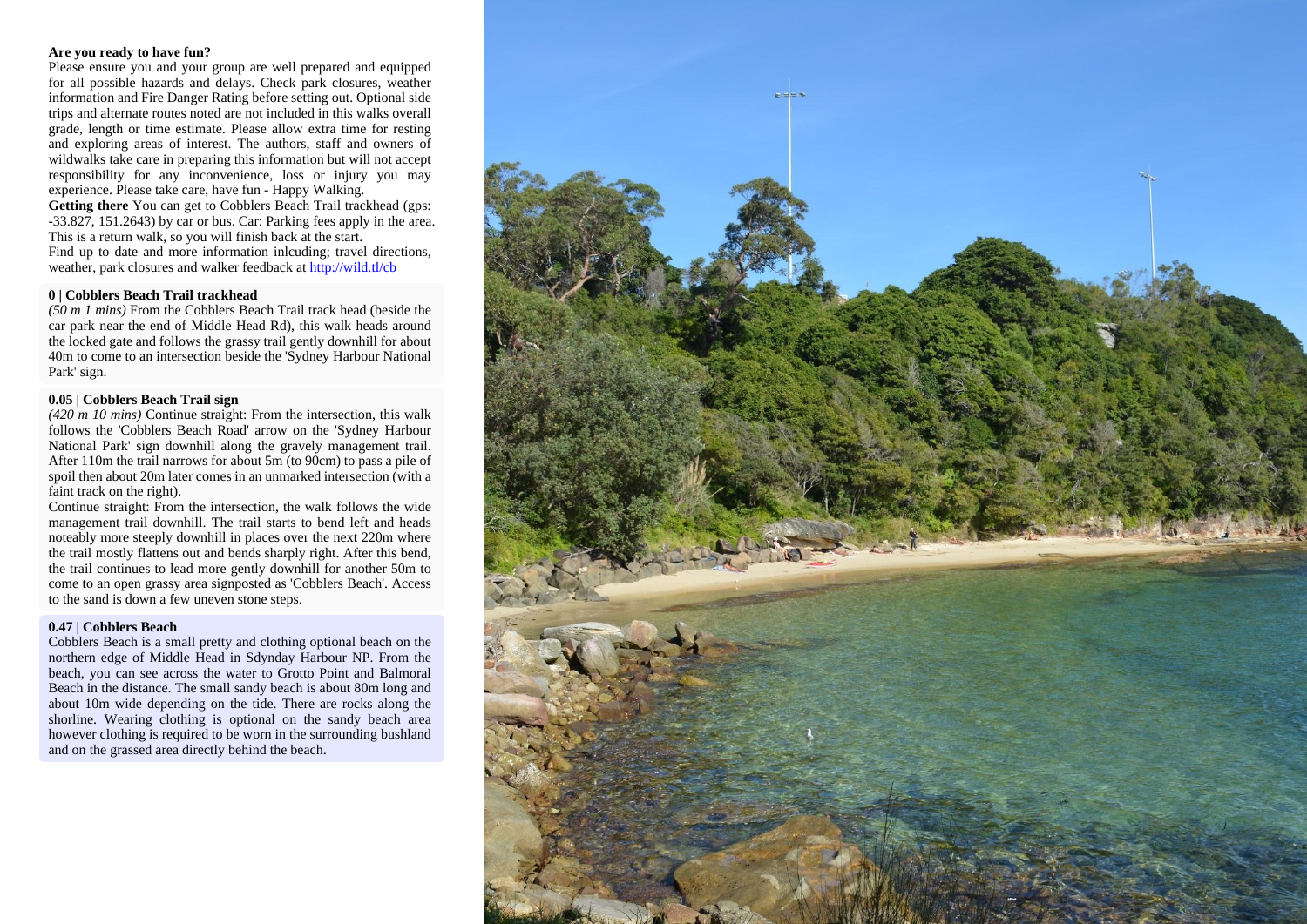

# Accessibility Profile



This page is designed to give you a sense of the facilities that help improve access for people with disabilities or mobility restrictions. See tracknotes and map for navigation, point of interest and other information. See the Accessibility Details page for specific information about each facility.

Ġ

Ġ

80

**Parking:** There are 0 designated accessible parking areas on this walk.

**Toilets:** There are 0 toilets on this walk.

**Seats:** There are 0 seats on this walk.

## **Surface**

This walk follows a rough gravel management trail. The trail is mostly wider than 3m, with one 5m section about 90cm wide. An all terrain chair with significant help is likely for most people in wheelchairs.

## **Steepness**

This walk is very steep in places (steep than 3:12) for longer than 100m. There are also water bars and eroded dips. This graph shows how steep the track is.



|                                      | <b>Grade 4/6</b><br><b>Hard track</b>                           |
|--------------------------------------|-----------------------------------------------------------------|
| Length                               | 930 m Return                                                    |
| Time                                 | 30 mins                                                         |
| <b>Quality of</b><br>track           | Formed track, with some branches and<br>other obstacles $(3/6)$ |
| <b>Signs</b>                         | Directional signs along the way $(3/6)$                         |
| <b>Experience</b><br><b>Required</b> | No experience required $(1/6)$                                  |
| Weather                              | Weather generally has little impact on<br>safety $(1/6)$        |
| <b>Infrastructure</b>                | Limited facilities, not all cliffs are fenced<br>(3/6)          |